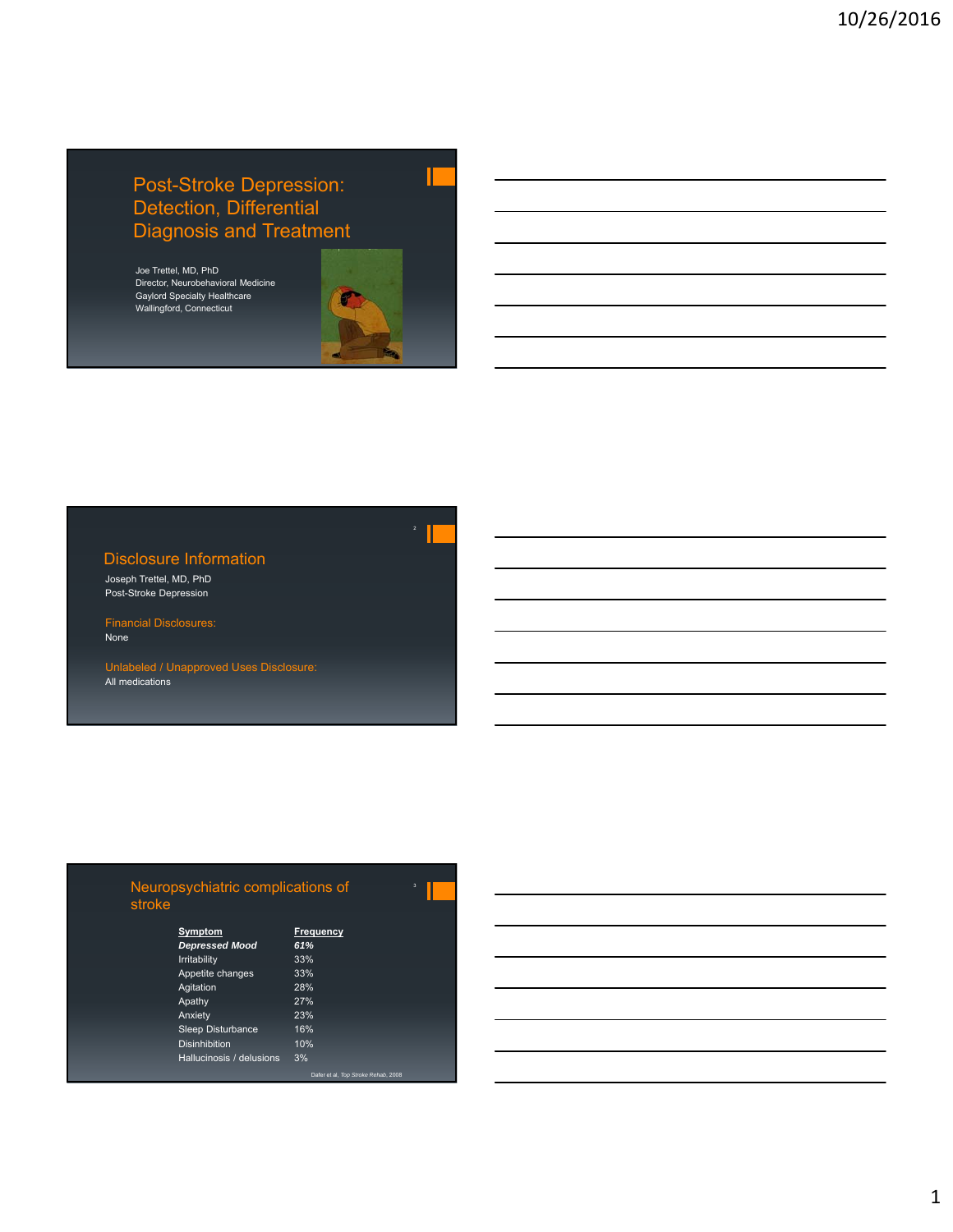

| <u> 1989 - Johann Stoff, deutscher Stoffen und der Stoffen und der Stoffen und der Stoffen und der Stoffen und der</u> |  |  |
|------------------------------------------------------------------------------------------------------------------------|--|--|
| <u> 1989 - Andrea Andrew Maria (h. 1989).</u>                                                                          |  |  |
| <u> 1989 - Johann Stoff, deutscher Stoff, der Stoff, der Stoff, der Stoff, der Stoff, der Stoff, der Stoff, der S</u>  |  |  |
| <u> 1989 - Andrea Santa Andrea Andrea Andrea Andrea Andrea Andrea Andrea Andrea Andrea Andrea Andrea Andrea Andr</u>   |  |  |
| <u> 1989 - Jan Samuel Barbara, margaret e a seu a componente de la componentación de la componentación de la compo</u> |  |  |
|                                                                                                                        |  |  |

# DSM-5: MDD

Core features: 1) Depressed mood *or* 2) loss of interest;

5

2

- AND ≥ 5 associated symptoms for 2+ weeks:
- **Depressed mood** most of the day;
- Markedly diminished interest or **anhedonia**;
- Significant **weight loss** (not intestinally trying);
- **Insomnia** (typical) or **hypersomnia** (atypical) **Psychomotor** agitation or retardation;
- 
- **Fatigue** or anergia;
- Feelings of **worthlessness** or excessive / inappropriate **guilt**;
- Diminished ability to think, **concentrate**, make decisions;
- Recurrent thoughts of death or **suicidal ideation.**

#### **PSD**

 "Post-stroke Mood Disorders" With depressive features, major depression-like episode, mixed

 "Vascular Depression" (DSM-5) ▪ û Age, û cognitive impairment, û physical impairment, less likely FH/personal Hx, poorer response<br>to Tx, relapsing<br>▪ More often related to leukoariosis

Unique and common features: **burden (guilt)**, **behavioral inertia** 

- 
- Associated lesions (outdated, inconsistent data):
- Left fronto-polar / latero-dorsal frontal corticies<br>• Left basal ganglia / CSTC loops (frontal>temporal>parietal)<br>• Anterior cingulate (more apathy)<br>• Left >> Right hemisphere lesions
-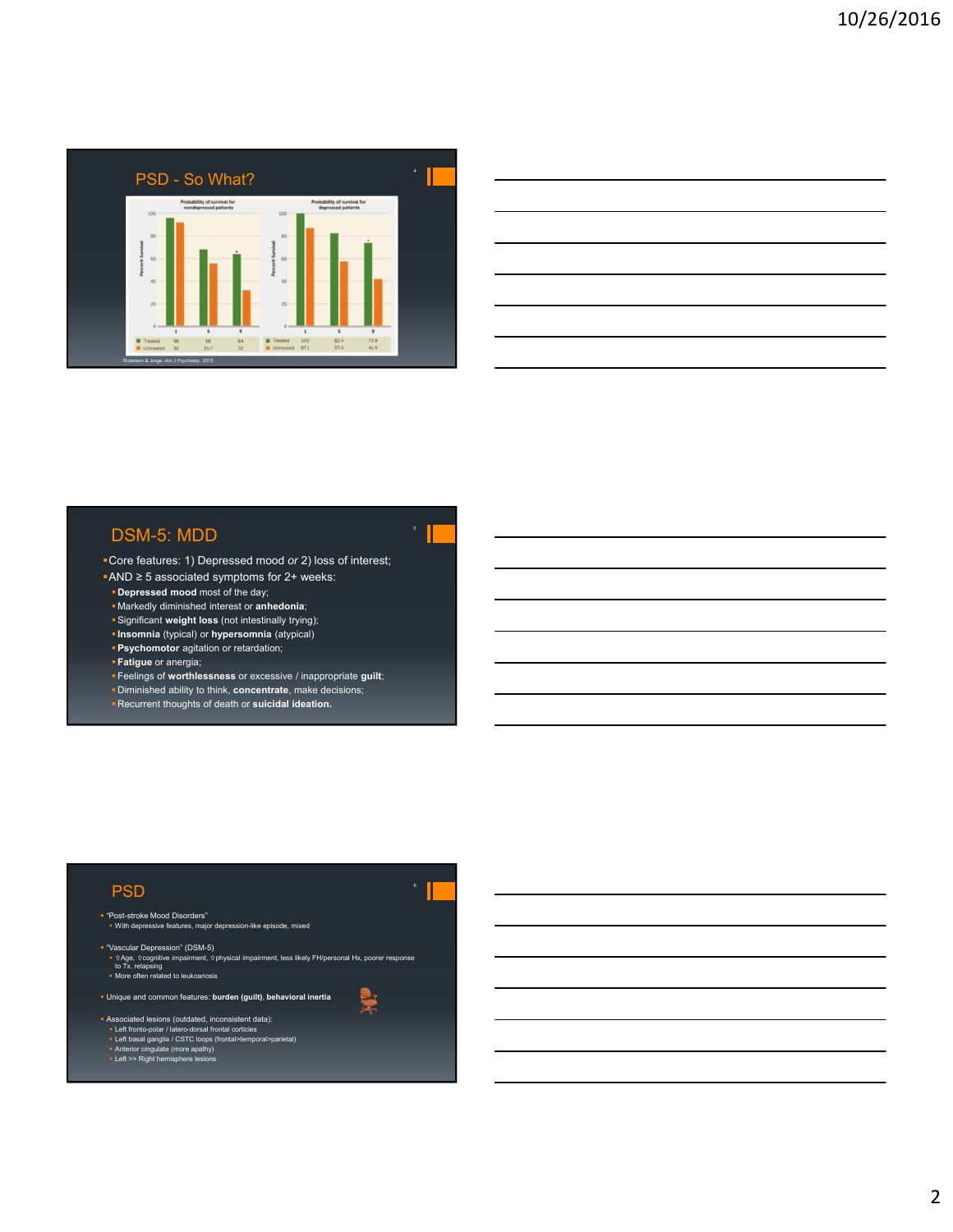#### Evolving Understanding of Depression as a Systemic Disorder

7

8

- AHA Depression is a **risk factor for CAD and Stroke**
- **-Depressive symptoms**  $\hat{u}$  **risk of death from IHD, MI, CVAs<sup>1</sup>** Excessive platelet reactivity2
- **Depression reduces survival in metastatic breast CA3**
- Elevated IL-1, IL-6, TNF-α, CRP, chemokines, and adhesion molecules in MDD4

<sub>.</sub><br>4Nemerof *Intern Med,* 1996; <sup>2</sup>Musselr<br>hed data/personal communication

#### PSD: Incidence, Morbidity, Mortality, and Functional Outcome

- ~1/3 develop PSD (meta-analysis, 61 studies, N=25,4881) Pooled frequency = 31% (2008 review = 33%, p>0.05)
- $\cdot$  û mortality by 3.4x at 10 yr<sup>2</sup>
- **Correlated with severity of impairment, disability,cognitive impairment, and recovery of ADLs/I-ADLs<sup>1,3,4</sup>**
- **Protracted cognitive impairment<sup>5</sup>**
- Fluoxetine improved motor recovery (FLAME Study6)
- Acute treatment with low-dose escitalopram (PSD + non-depressed) improved RBANS at 12 months<sup>7</sup>

'Hackett & Pickles, *Inti j Stroke, 2014; "*Robinson & Spalletta, *Can J Psychiatry, 2*010; "Ayrbe et al, *Br J Psychiatry, 2013;*<br>\*Johnson et al, Nursing, 2006:"Robinson, *The Clinical Neuropsychiatry of Stroke,* pp 470,

### Risk Factors for PSD

#### Genetic:

- SERT polymorphisms and BDNF gene snp<sup>1</sup>
- Demographics:
- Neither age nor sex consistently associated with PSD<sup>2</sup>
- PMH: **DM**, depression, anxiety2
- Stroke severity and functional impairment has strongest correlation with PSD<sup>3</sup> Weak association between PSD and type (ischemic vs hemorrhagic) or

<sup>1</sup> Kim et al, *J Psychiatric Res*, 2013; <sup>2</sup>De Ryck, J Geriatr Psychiatry, Neurol, 2014; <sup>3</sup>Kutlubaev, *Int J Stroke*,<br>2014

- mechanism (embolic vs thombotic) **- Lesion localization: murky waters**
- Left frontal/basal ganglia = transient, ie, <2 months out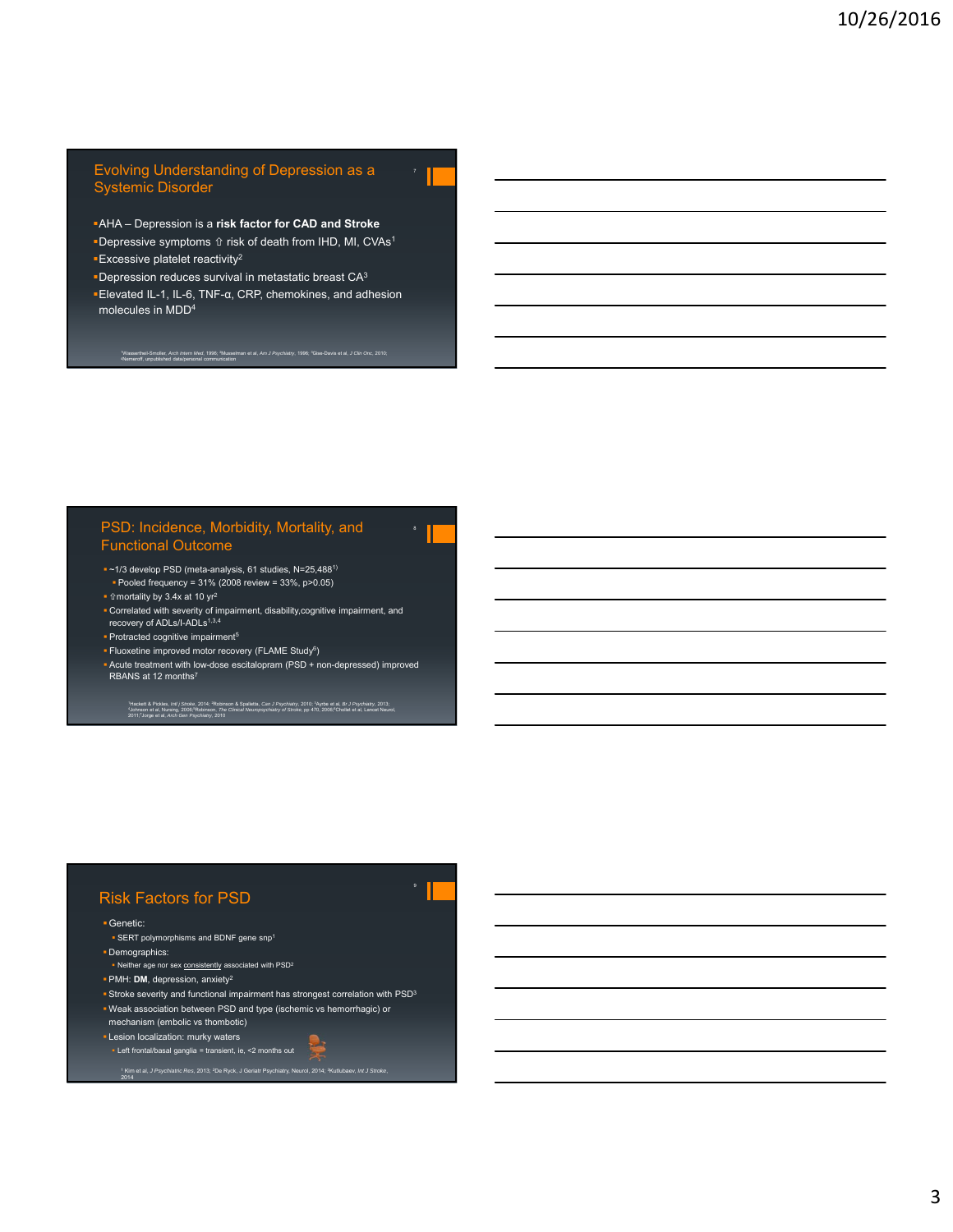## Predictors of acute PSD

- Age: <65 years, increased 2.3 fold
- Crying in first 5 days s/p stroke (*sans* coma)1:
- Pathologic crying NO predictive value
- Appropriate crying ('emotionalism') 41% develop PSD
- Catastrophic reaction 64% develop PSD Barthel Index Score of 60-90<sup>2</sup>
- 
- **Lesions in close proximity to left frontal pole** $3$ TMS to left DLPFC is effective in MDD and PSD

1Carota et al, *Neurology*, 2005; 2Wiley et al, *Stroke*, 2010; 3Robinson et al, *Brain*, 1984

### **Detection**

- Not a trivial task
- Overlap with disorders of motivation Deficits may preclude clinical evaluation
- **Heterogeneity of screening measures**
- Lack of properly trained personnel
- Vague complaints
- Clinical interview and history **with** collateral
- Standardized screening measures
- Objective:
- Utility limited by clinician
- Self-report (when appropriate):
- **Sensitive but not specific; anosognosia, physical/cognitive impairments**

# Self-Report Measures

- Beck Depression Inventory-2 (BDI-2)
- Hospital Anxiety and Depression Scale (HADS)
- **Center for Epidemiological Studies-Depression Scale (CES-D)**\*

12

- **Patient Health Questionnaire 9-item (PHQ-9)**\*
- Geriatric Depression Scale (GDS)#
- Visual-Analog Mood Scale (VAMS)#

#### \* Appear to have best se<br>\* Not validated in PSD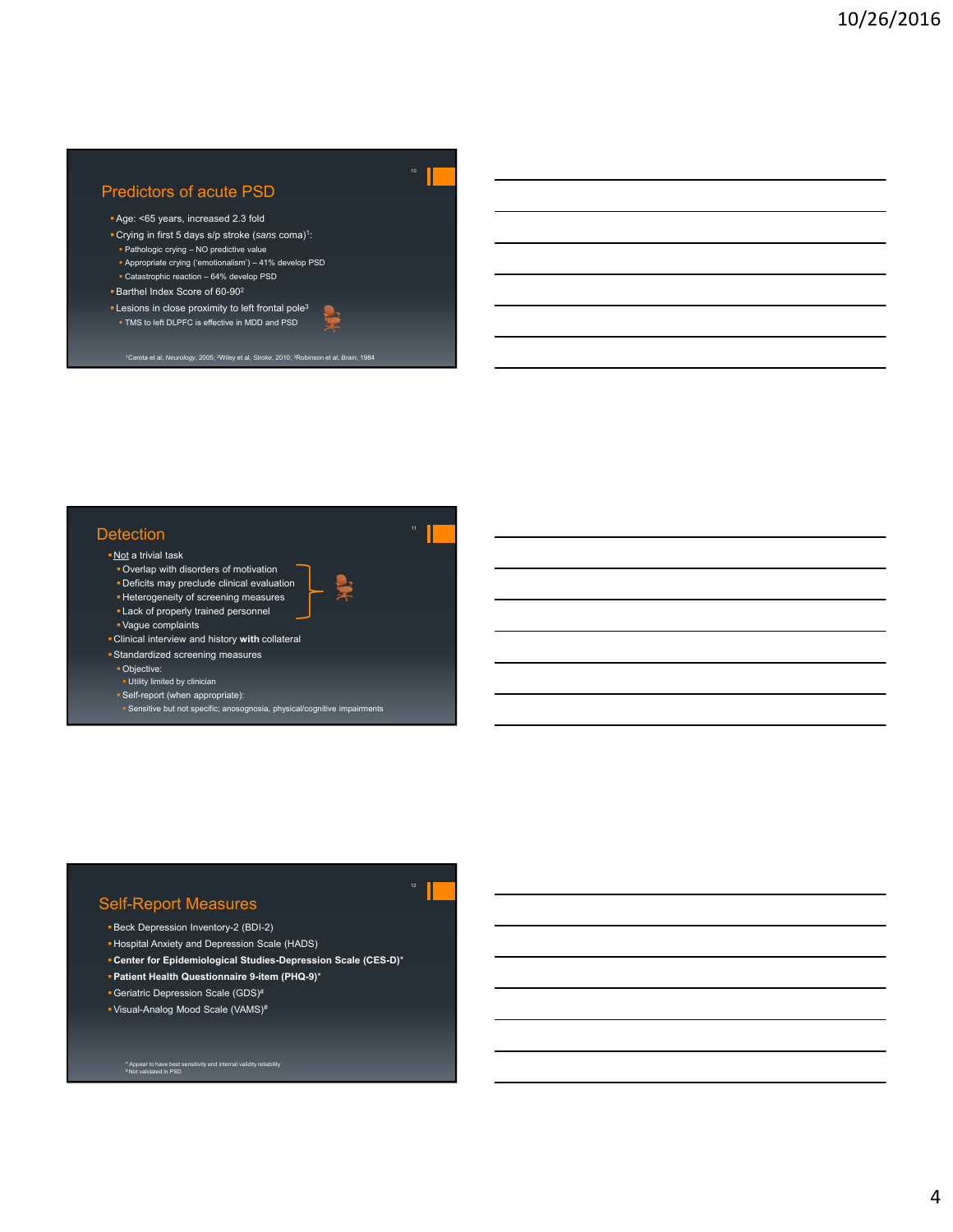## Observational Measures

- **Hamilton Depression Rating Scale (HDRS)**\*
- Post-stroke Rating Depression Scale (PDRS)#
- Stroke Aphasia Depression Questionnaire (SADQ-H 21 or 10 item)
- Aphasia Depression Rating Scale (ADRS)
- **Signs of Depression Scale (SODS; RN admin.)** Montgomery-Asberg Depression Rating Scale (MADRS)

\* Appear to have best sensitivity and internal validity # Not validated in PSD

|                 | studies<br>Nick Meader, Thirimon Moe-Byrne, Alexis Llewellyn, et al. |                                                                           |                                           |                                        |                                                                 |                       |                       |  |
|-----------------|----------------------------------------------------------------------|---------------------------------------------------------------------------|-------------------------------------------|----------------------------------------|-----------------------------------------------------------------|-----------------------|-----------------------|--|
|                 |                                                                      |                                                                           |                                           |                                        |                                                                 |                       |                       |  |
|                 |                                                                      |                                                                           | doi: 10.1136/jnnp-2012-304194             |                                        | J Neurol Neurosurg Psychiatry published online February 5, 2013 |                       |                       |  |
|                 |                                                                      |                                                                           |                                           |                                        |                                                                 |                       |                       |  |
| Table 2         | <b>Total sample size</b>                                             | Evidence summary on meta-analysis of depression scales for any depression |                                           |                                        |                                                                 | Rule-in               | Rule-out              |  |
| Instrument      | (number of<br>studies)                                               | Sensitivity (95% Cf)                                                      | Specificity (95% Cf)                      | Positive predictive<br>value (95% Cf)* | Negative predictive<br>value (95% CI)*                          | clinical<br>utility** | clinical<br>utility** |  |
| RDI             | 940.60                                                               | 0.86 (0.78 to 0.92)                                                       | 0.64.00 d0 to 0.831                       | 0.54 (0.39 to 0.73)                    | 0.90.00.79 to 0.955                                             | Poor                  | Fair                  |  |
| CES-D           | 314(4)                                                               | 0.75 (0.60 to 0.85)                                                       | $0.88$ $(0.71$ to $0.95)$                 | $0.75(0.50)$ to $0.89$                 | 0.88 (0.78 to 0.93)                                             | Fair                  | Good                  |  |
| HDRS1           | 1019 (7)                                                             | 0.84 (0.75 to 0.90)                                                       | $0.83$ $(0.72$ to $0.90)$                 | $0.71$ $(0.57$ to $0.82)$              | 0.91 (0.85 to 0.95)                                             | Eain                  | Good                  |  |
| <b>MAGNET</b>   | <b>STANDARD</b>                                                      | <b>CONTRACTOR CONTRACTOR</b>                                              | <b>MARKETON COMPANY OF</b>                | <b><i>UNTERFAINERS</i></b>             | <b>DISPONSIVOS PROVINCI</b>                                     | moss                  | <b>Taly</b>           |  |
| HADS-T          | 483 (4)                                                              | 0.72 (0.45 to 0.89)                                                       | 0.86 (0.69 to 0.94)                       | $0.720342$ to $0.881$                  | 0.86 (0.72 to 0.95)                                             | Exit                  | Good                  |  |
|                 | 507 (4)                                                              | 0.74 (0.55 to 0.87)                                                       | 0.80 (0.72 to 0.87)                       | 0.65 (0.49 to 0.77)                    | 0.86 (0.76 to 0.93).                                            | Fair                  | Good                  |  |
| 606.15          | 615 (4)                                                              | 0.85 (0.78 to 0.90)                                                       | 0.79 (0.70 to 0.86)                       | 0.67 (0.56 to 0.76)                    | 0.91 0.87 to 0.931                                              | Fair                  | Good                  |  |
| <b>MADRS</b>    |                                                                      | 0.86 (0.70 to 0.94)                                                       | 0.79 (0.60 to 0.90)<br>1076 1062 to 0.651 | $0.67(0.46)$ to $0.82$ }               | 0.92 (0.80 to 0.97)                                             | Fair                  | Good                  |  |
| PHO-9<br>115,52 | SS2 (3)<br>557731                                                    | <b>LOST RESTRICTOR</b>                                                    |                                           | 0.67.0042.00.00751                     | 0.88 0.74 to 0.965                                              | Poor                  | Good                  |  |



ACUTE & SERIALLY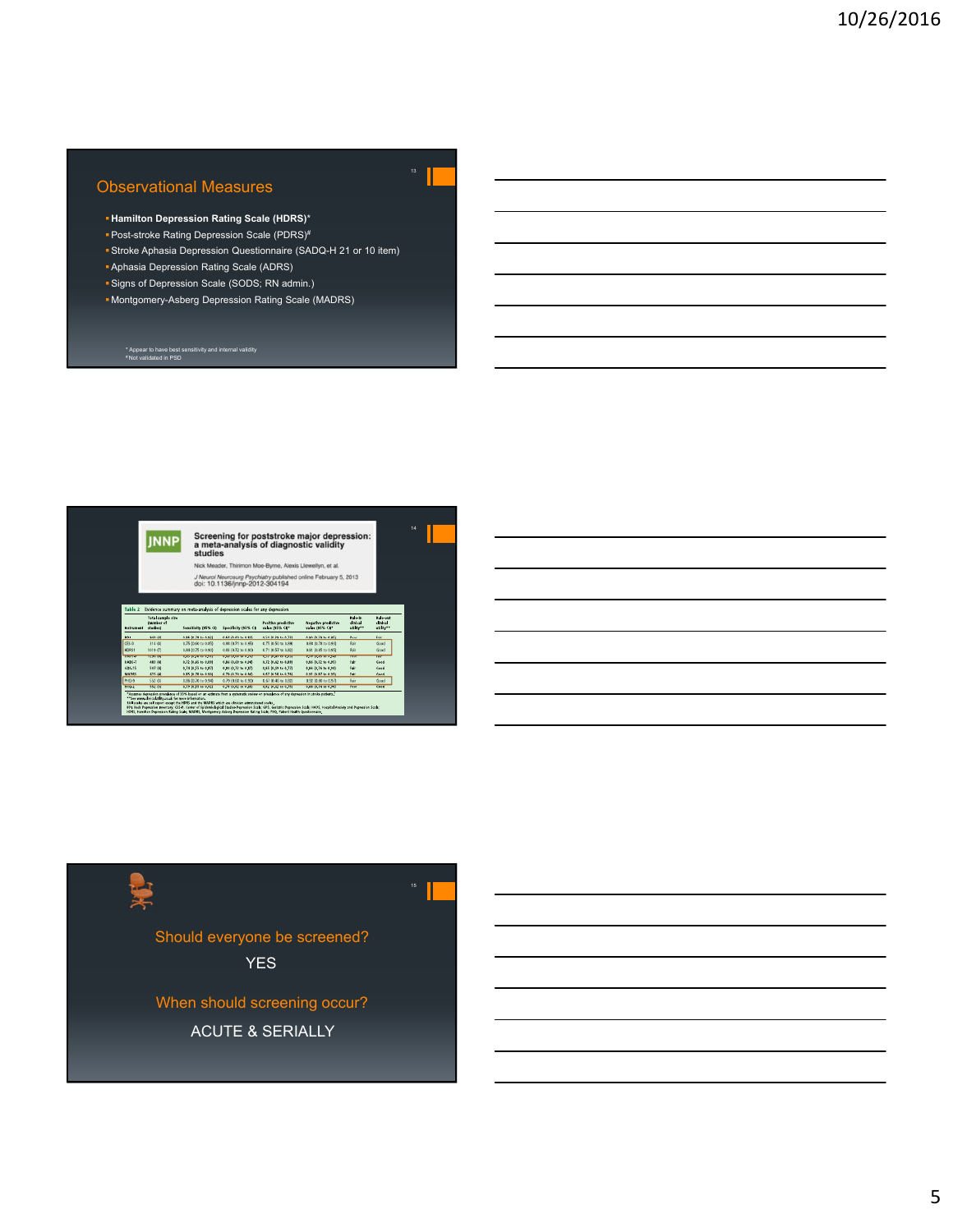# Differential Diagnosis

- Disorders of motivation (incidence: 25-60%)
- **Loss of spontaneity, sustainment of cognitive/motor activity, behavioral output** " "Do you feel sad or down?"  $\rightarrow$  "No"

16

- Do NOT treat with SSRIs
- **Hypoactive delirium**
- Dementia
- PBA
- Parkinsonism (hypomimia)

### **Treatment**

**"**For any given patient with any given symptom on any particular day, they will respond *differently* to a specific drug at the same dose, given the same time, with the same serum levels, and the same lunar cycle."

### **Treatment**



18

- **SSRIs considered 1st line**
- **TCAs equally effective but**  $\hat{u}$  **side effects**
- Stimulants **should be considered** (*but curiously are overlooked*)

Family-Based Interventions

Psychotherapy – CBT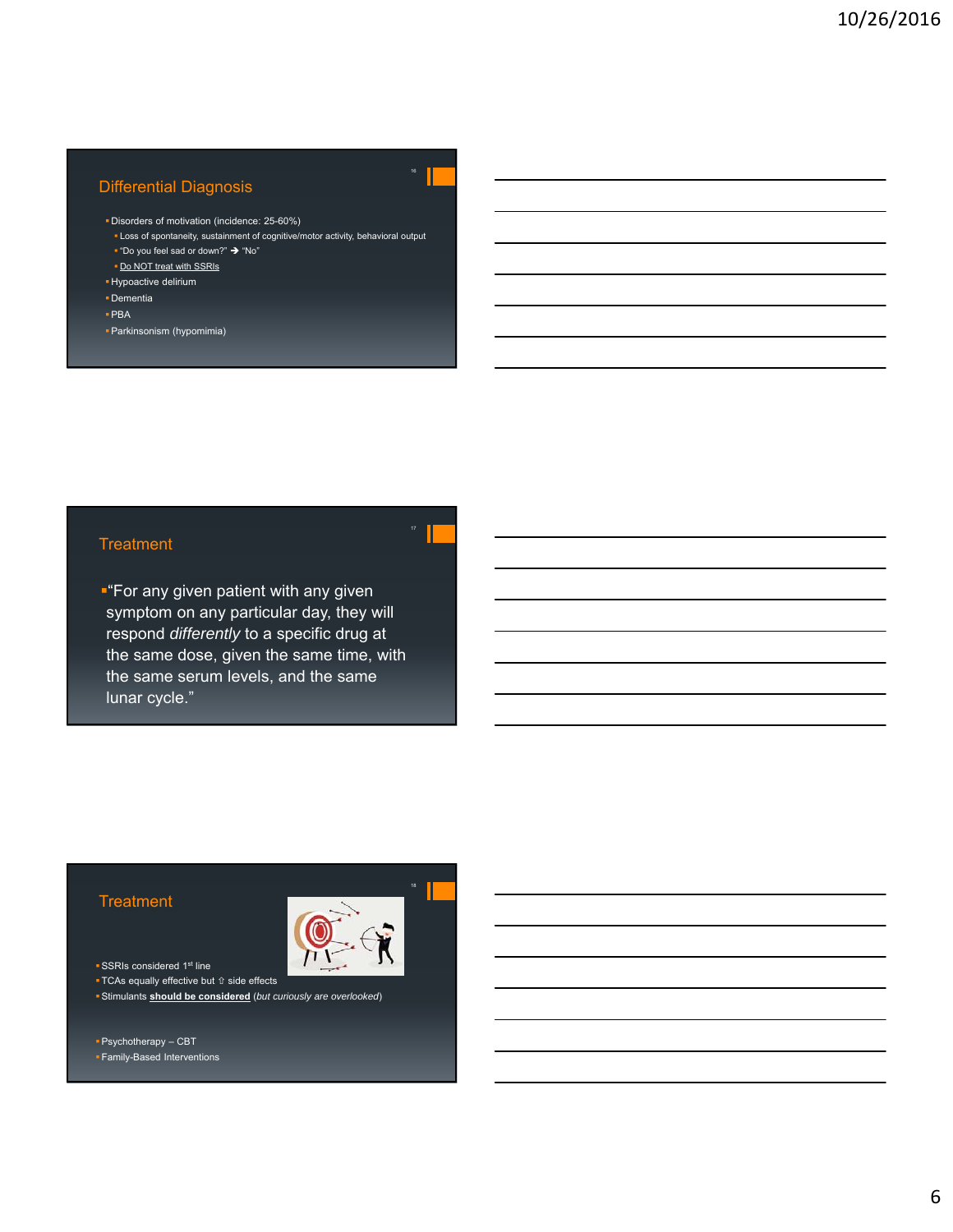### SSRIs and TCAs

#### SSRIs

- Good side-effect profile
- **Citalopram and sertraline most studied (evidence mounting for escitalopram)**
- Improved motor recovery with fluoxetine
- AHA endorses use of SSRIs; 6+ months after remission Risks: Bleeding, falls, standard SSRI side effects
- 
- TCAs no receptor left behind!
- **Poorly tolerated; dose-dependent side effects Dirty drugs**
- Efficacy similar to SSRIs (nortriptyline)

## Escitalopram and the "others"

| <b>Drug</b>                         | <b>SERT</b> | <b>NET</b> | <b>DAT</b> | $\alpha_1$ | $H_4$          | M <sub>1</sub> | 5HT2A     | 5HT2C     | $\sigma_{\tau}$ |
|-------------------------------------|-------------|------------|------------|------------|----------------|----------------|-----------|-----------|-----------------|
| Celexa                              | $\ddot{}$   |            |            | $\ddot{}$  | $\ddot{}$      |                |           |           |                 |
| Lexapro                             | $+$         |            |            |            |                |                |           |           |                 |
| Zoloft                              | $\ddot{}$   | $\ddot{}$  | $\ddot{}$  | $\ddot{}$  | $\overline{a}$ | $\ddot{}$      |           |           | $+/-$           |
| Prozac                              | $\ddot{}$   | $\ddot{}$  |            |            |                | $\ddot{}$      | $\ddot{}$ | $\ddot{}$ |                 |
| Paxil*                              | $\ddot{}$   | $\ddot{}$  | $\ddot{}$  |            |                | $++$           |           |           |                 |
| Luvox                               | $\ddot{}$   |            |            |            |                |                |           |           | $\ddot{}$       |
| $(+) = Ki < 1000$ nM<br>* $M_{1-5}$ |             |            |            |            |                |                |           |           |                 |

20

21

### Other Options (mono- and adjunctive)

#### **Stimulants**

- **Rapid onset of action**
- **Improves engagement in rehabilitation**
- **Likely augment plasticity, e.g., recovery from neglect** SNRIs
- Effexor (Pristique), Cymbalta, Savella (NET>>SERT)
- SARIs
- **Serzone** and Trintellix
- NaSSA
- **Remeron**  $\alpha_{1/2}$  antagonism; useful side-effects)
- Wellbutrin
- **SR** formulation has best evidence for motivation and cognition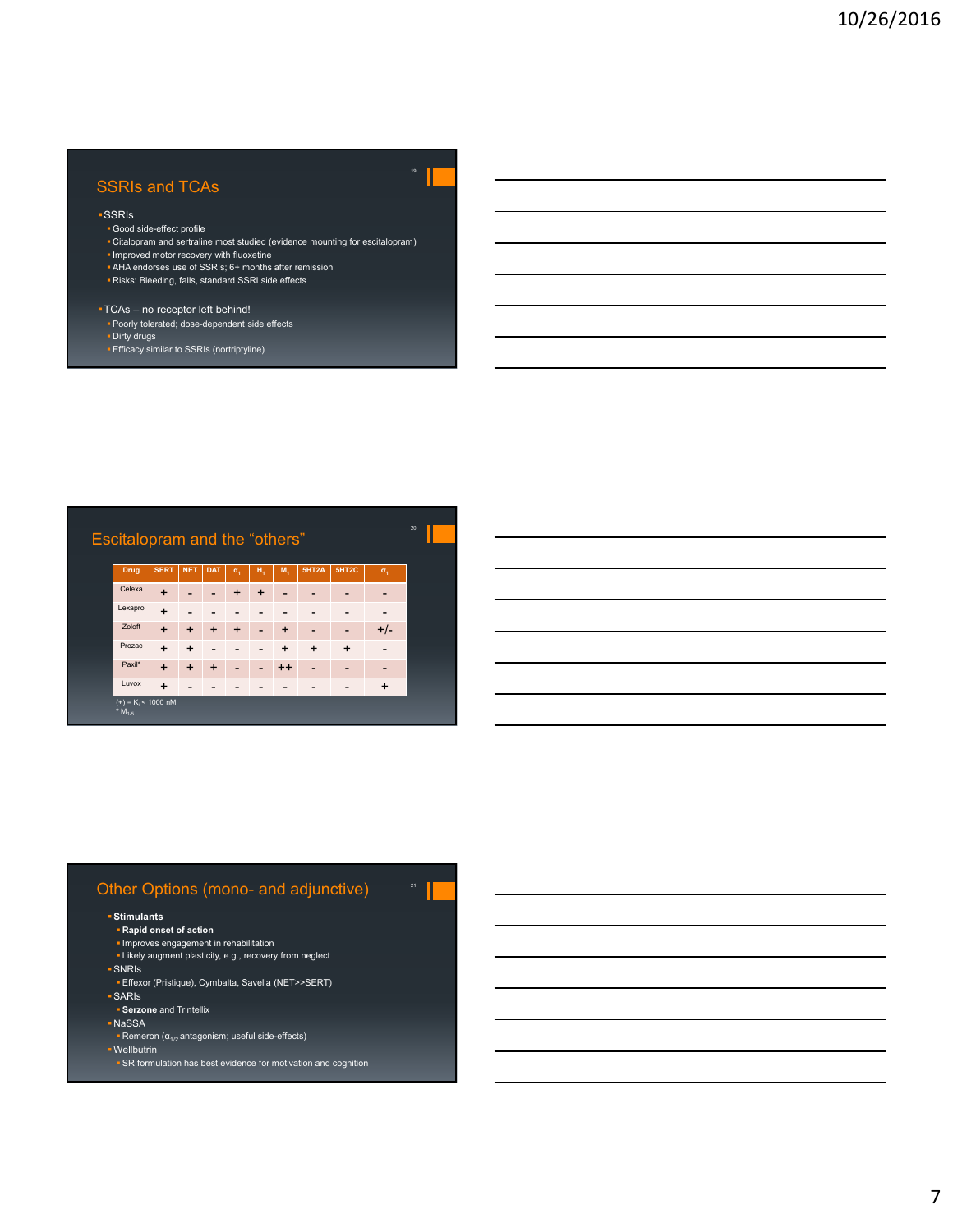



### Psychotherapy

- **Evidence for psychological interventions is limited** Poor study design, poor efficacy of some modalities studied
- Cognitive Behavioral Therapy (thoughts drive behavior) Fewer adverse effects than pharmacotherapy
- Resource intense
- Only 1 RCT with null results 2/2 methodological issues1
- Kookter et al.*, Clinical Rehabilitation*, 2015
	-
	- ∗ Stroke-specific 'augmented' CBT<br>∘ Co-treatment with OT/PT/Movement therapy for 'goal-setting' and 'goal attainment'<br>∘ Best structured therapy for PSD to date

23

<sup>1</sup>Lincon and Flannhagan, *Stroke*, 20

Þ

# Family / Systems Therapy

Paucity of data despite clear impact on care givers

Vallury et al., *Topics in Stroke Rehab*, 2015

- 5 components of 'effective' family interventions:
- Multicomponent interventions with ACTIVE problem solving, goal setting, and skill development;
- Care coordination and adherence support;
- $\checkmark$ Structured but flexible programs;
- Early implementation;
- Duration was 12+ weeks, with at least weekly treatments

8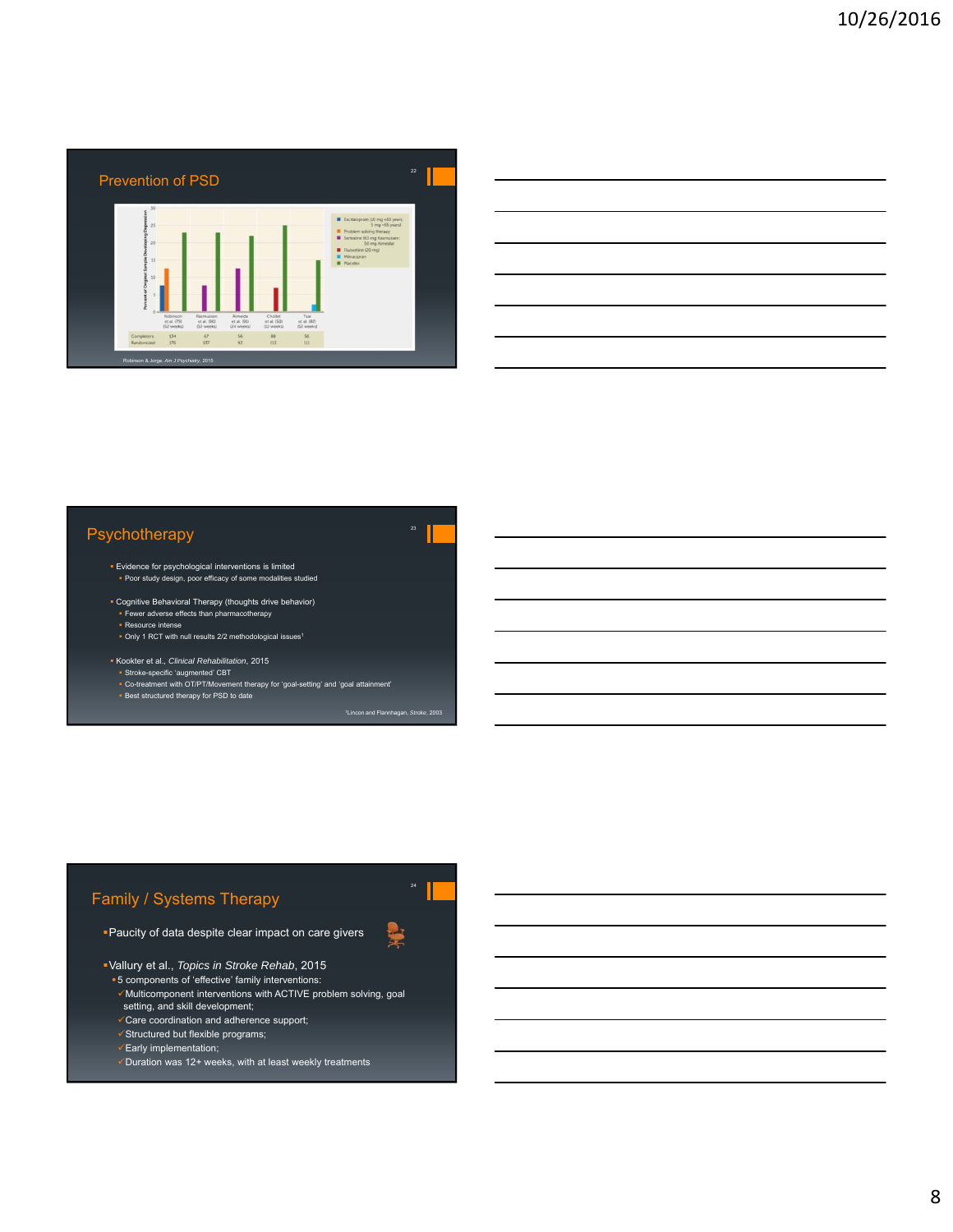\* A 54 yo RH male with a PMH + for HTN, DM2, and a remote history of MDD, was a amilited to the storke service with a left anterior MCA ischemic infraction. He has a mild non-fluent aphasia and ideomotor apraxia, but no gr

### What would the most appropriate treatment be at this point?

26

A. SSRI<br>B. SSRI + Stimulant<br>C. TCA<br>D. Mirtazapine

E. Neudexta

\* A 71 yo RH women is transferred to a long-term acute care hospital after a right<br>frontal ICH. She is withdrawn, flat affect, does not initiate conversation, has very<br>little spontaneous motor or verbal output, and seems t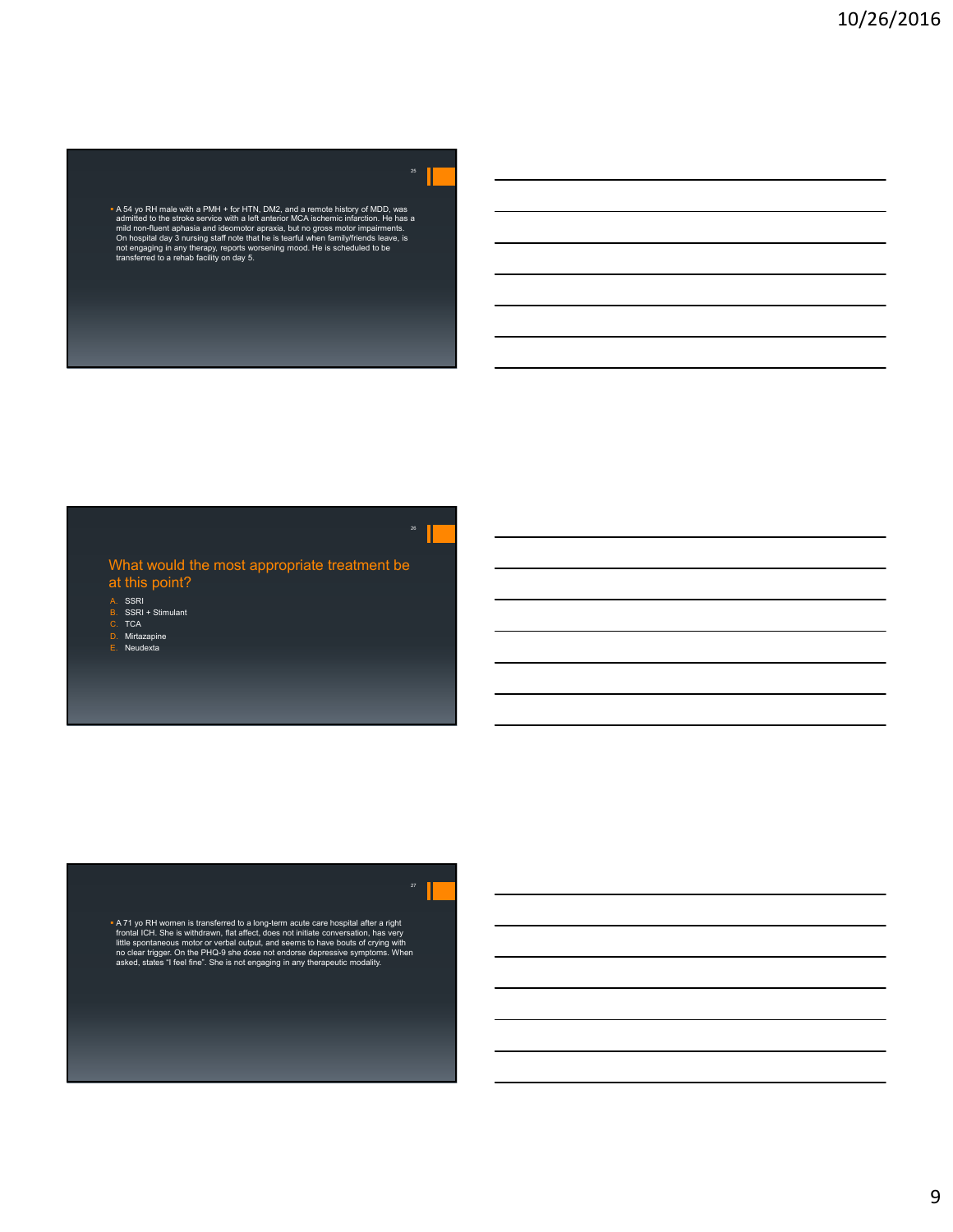### What medication should be avoided in this patient?

21

- 
- A. Nudexta B. Ritalin C. Wellbutrin SR D. Zoloft
- 
- E. Amantadine



# This image is:

- 
- A. Anatomic drawing of the thalamus B. Milk Art by my 7 year old son C. Cruel Rorschach meant to annoy neurologists & psychiatrists
- 
- D. All of the above<br>E. None of the above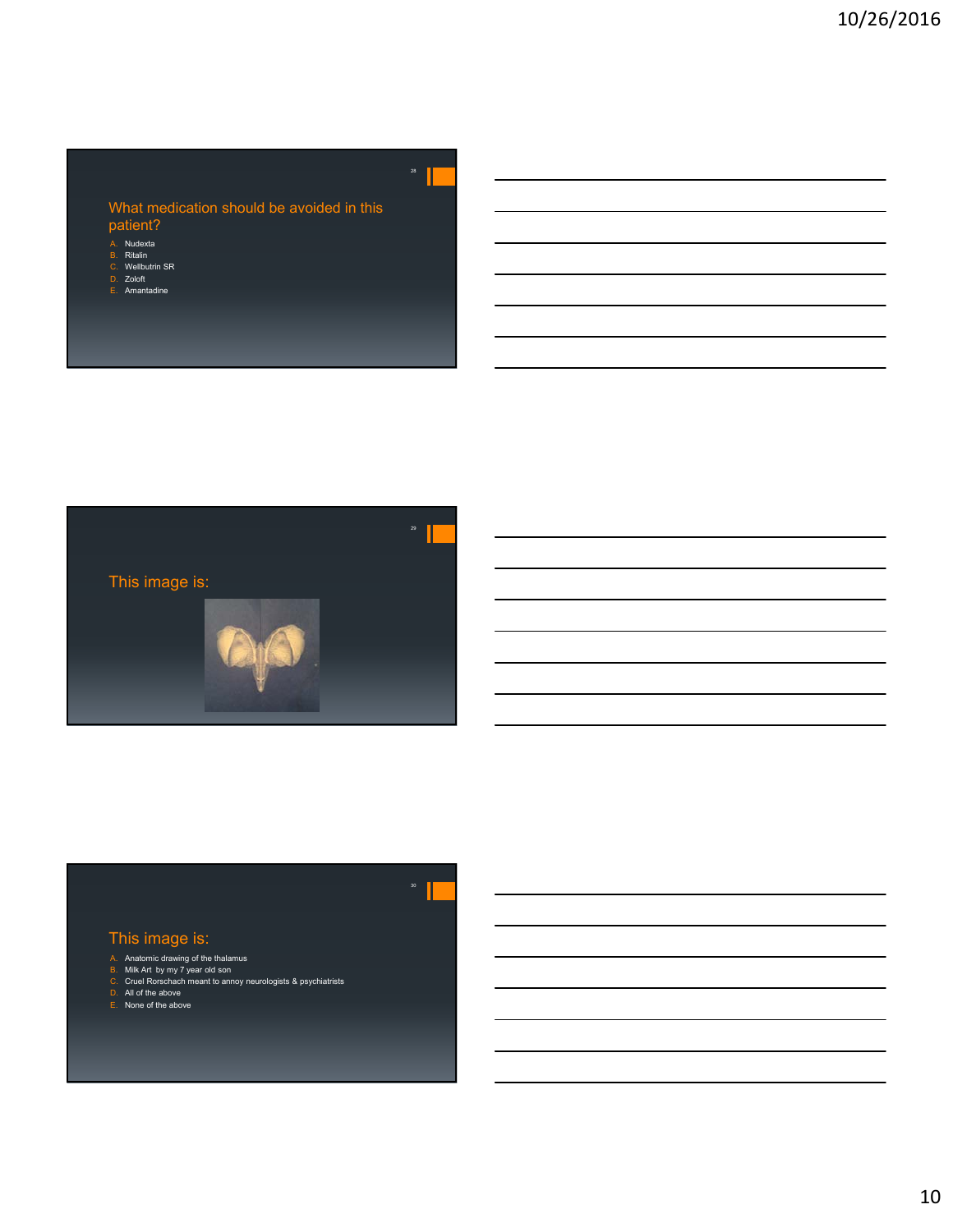





# Clinical Observations

- **Bioner Speeding up therapeutic efficacy with SSRIs**<br>Buspirone > 5-HT1A sensitization<br>Stimulants > rapid antidepressant effects
- **Improve tolerability: LOW, SLOW, BUT GO**
- **Remission less likely without psychotherapy**
- Augment to target depressive symptoms<br>
Modafinil / stimulants fatigue, sleep/wake disturbance, engagement<br>
Amantadine / bupropion engagement in therapy, motivation<br>
DA agonists apathy, executive impairments<br>
- 
-